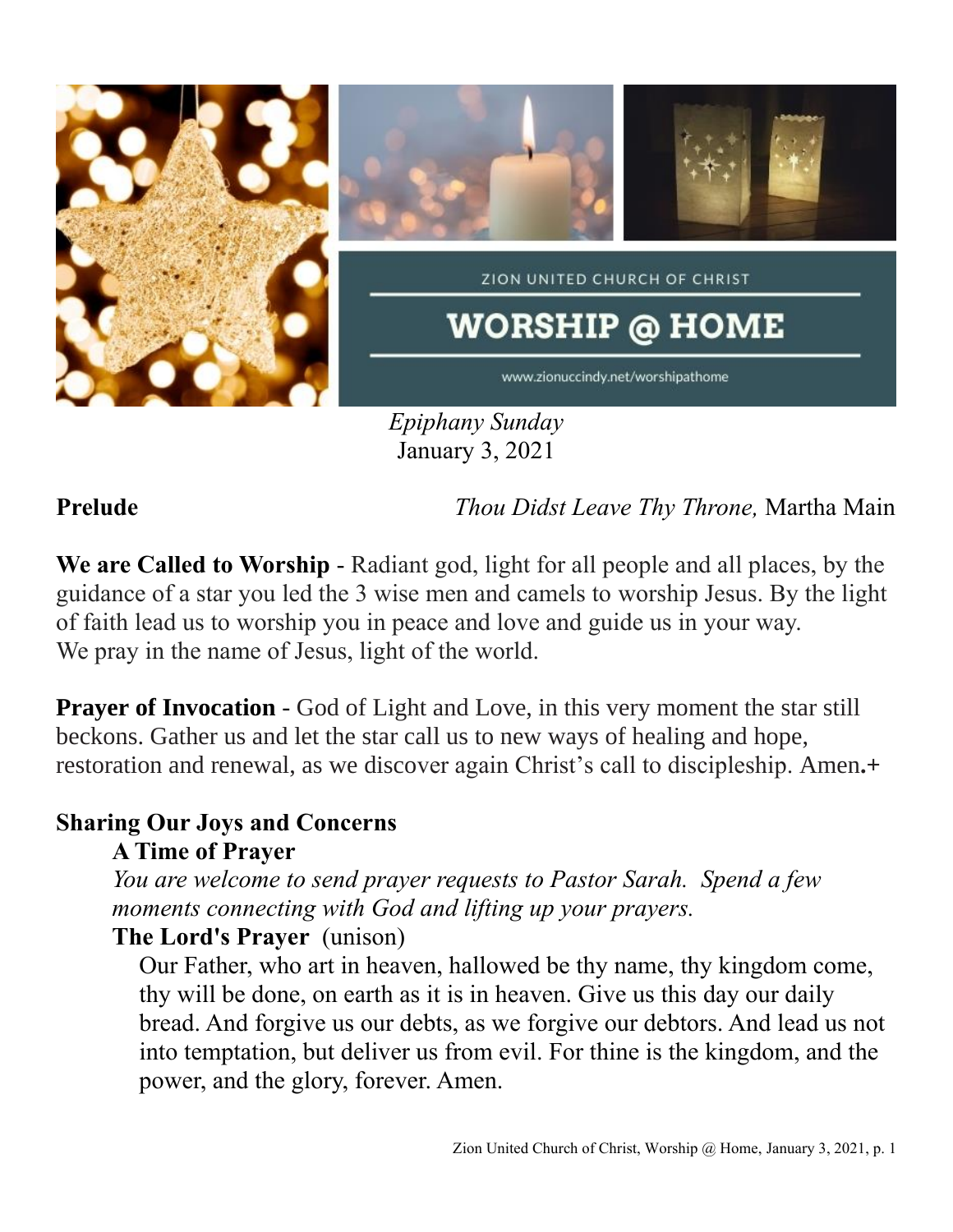## **AN EPIPHANY PAGEANT** *The Three Camels*

*Adapted from the original short story by Harrison Woodward. Adaptation by Rev. Shana Johnson with permission from author..* 

# **WE RESPOND TO GOD'S WORD WITH OUR GIVING**

The magi brought gifts to Christ at his nativity and offered their lives in worship. With thankful hearts, let us offer ourselves and our gifts to God.=

You're invited to take out your checkbook in these moments. As you write out your offering, be prayerful with each letter and number. In times such as these, when money becomes tight and our economy is under strain, God invites us to be generous and give what we can. These are gifts we freely give, as we are able and as we are called.

We ask that you please mail in your offerings to our office. Zion United Church of Christ 8916 E. Troy Ave. Indianapolis, IN 46239

You can also submit your offerings on our website through a secure PayPal donation button by using your credit or debit card or a PayPal account. Please know that PayPal receives a 2.2% processing fee and a \$0.30 transaction charge. You are able to set up reoccurring, monthly payments. Check it out on our website at www.zionuccindy.net/donate.

**We Give Thanks** – Loving God, may these gifts reveal to us and to others the Light that is Jesus. And may this Light lead us on into new and challenging ways of living and serving. Amen.+

# **WE GATHER AT THE TABLE**



**Set Your Place at the Table**—Communion was first celebrated in the homes of those in the early church. Friends and family would gather together to pray, singing songs, and break bread. We carry on that tradition today. Whatever you have on hand to celebrate communion will work just fine, because this ancient ritual is not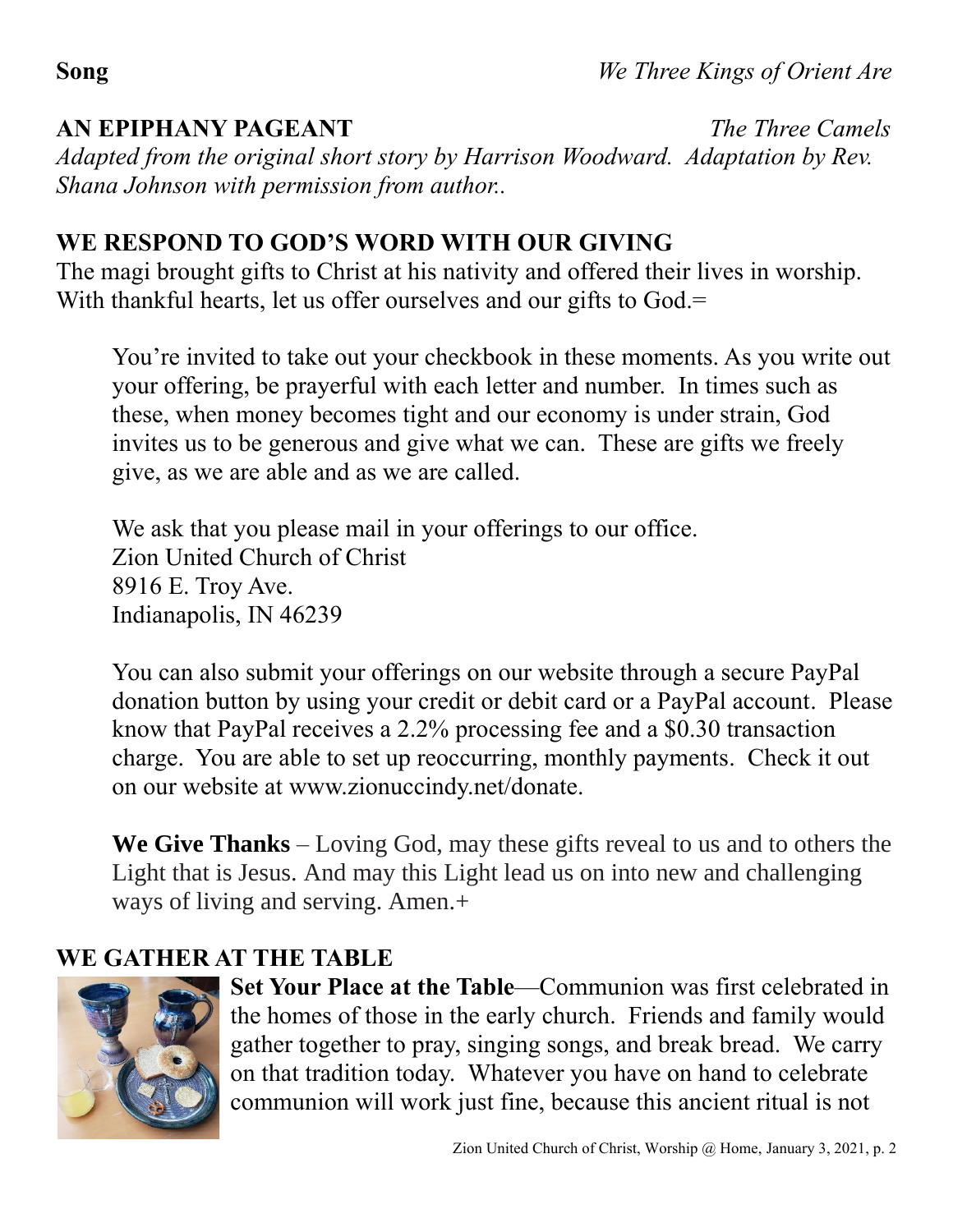about what we use for this meal or where we partake of it. Instead, it is about the act of remembrance. So gather around the table, prepare your place, and remember that Christ is in our midst.

**Our Invitation--** Come to the table of love. At this table, we will find strength for our journeys and rest for our souls.

**The Words of Institution**—We remember that on the night of betrayal and desertion, and on the eve of death, Jesus gathered the disciples for the feast of Passover. Jesus took bread, and after giving thanks, broke the bread, and gave it to the disciples saying: 'This is my body which is broken for you. Do this in remembrance of me.' In the same way, Jesus also took the cup after supper, saying: 'This cup is the new covenant in my blood. Do this, as often as you drink it, in remembrance of me.' By eating this bread and drinking this cup, we proclaim Christ's death and celebrate Christ's resurrection, and await Christ's coming again.+

**Our Confession** — Merciful God, Light of the world, we confess that we have not resisted the darkness of sin. You deliver the poor and the helpless, but we have ignored their cry. You take pity on the weak and the destitute, but our hearts are hard in the face of their need. You heal the wounded and save the oppressed but we have placed our trust in the callous violence of war. Forgive us, we pray. Awaken in us sincere repentance that we may shine with the light of your saving grace; through Jesus Christ our Lord. Amen. =

**Assurance of Grace—** Beloved of God, thrill and rejoice in God's goodness. In the name of Jesus Christ, you are forgiven.=

**Invitation and Words of Institution--** Through Christ's light and love, those first disciples were gathered together in the midst of their brokenness, were reclaimed by Christ, and were blessed by his glorious light in the breaking of the bread and the sharing of the cup. And so we come into that light, remembering how Jesus took bread, gave thanks to you, broke the bread, gave it to the disciples and said, "Take, eat; this is my body, which is given for you. Do this in remembrance of me." We come to this table, remembering how Jesus took the cup, gave thanks to you, gave it to the disciples and said, "Drink from this, all of you; this is my life in the new covenant, poured out for you and for many for the forgiveness of sins. Do this, as often as you drink it, in remembrance of me." And so, in remembrance of these your mighty acts of light and love, we offer ourselves in praise and thanksgiving as children of